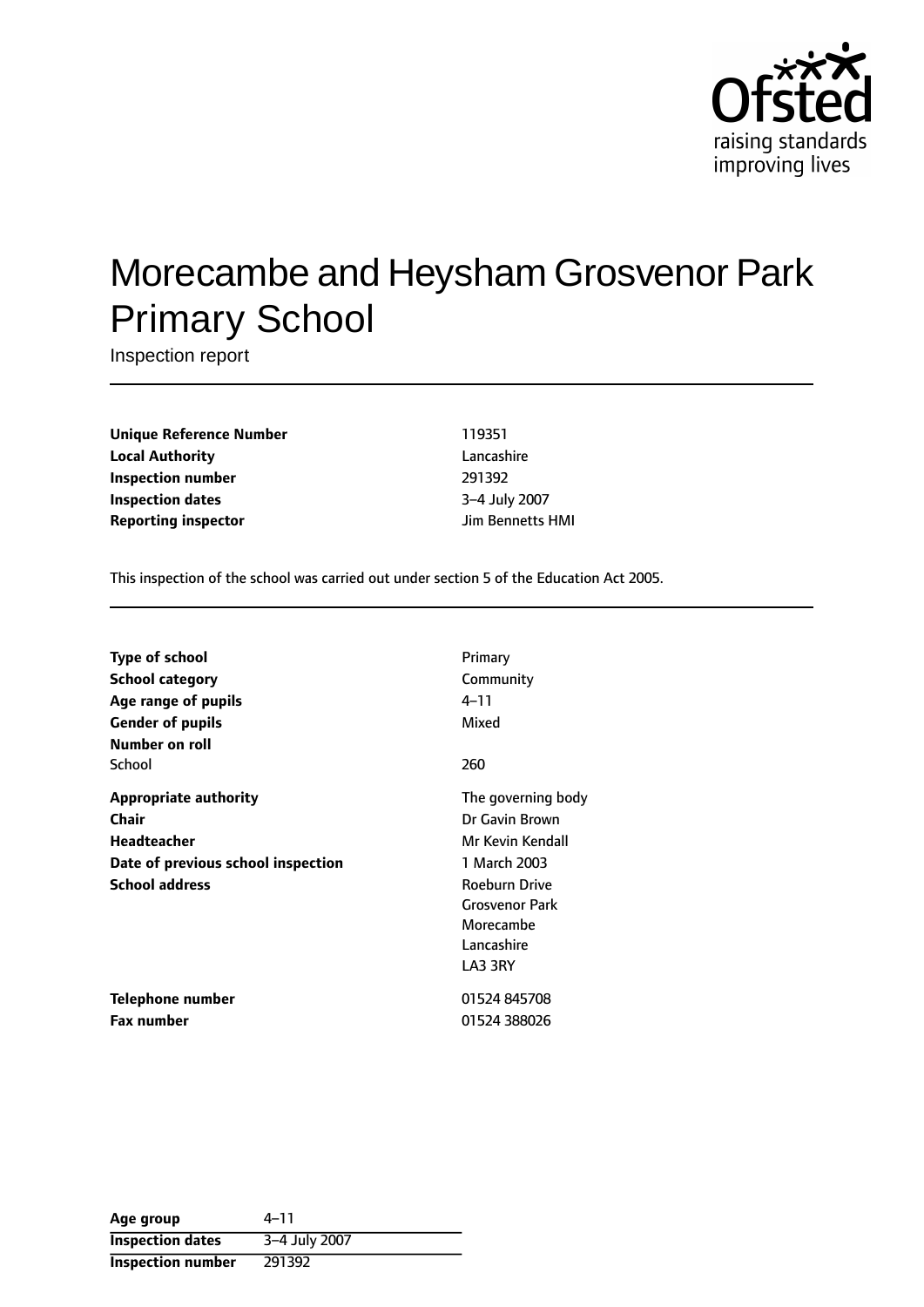© Crown copyright 2007

.

#### Website: www.ofsted.gov.uk

This document may be reproduced in whole or in part for non-commercial educational purposes, provided that the information quoted is reproduced without adaptation and the source and date of publication are stated.

Further copies of this report are obtainable from the school. Under the Education Act 2005, the school must provide a copy of this report free of charge to certain categories of people. A charge not exceeding the full cost of reproduction may be made for any other copies supplied.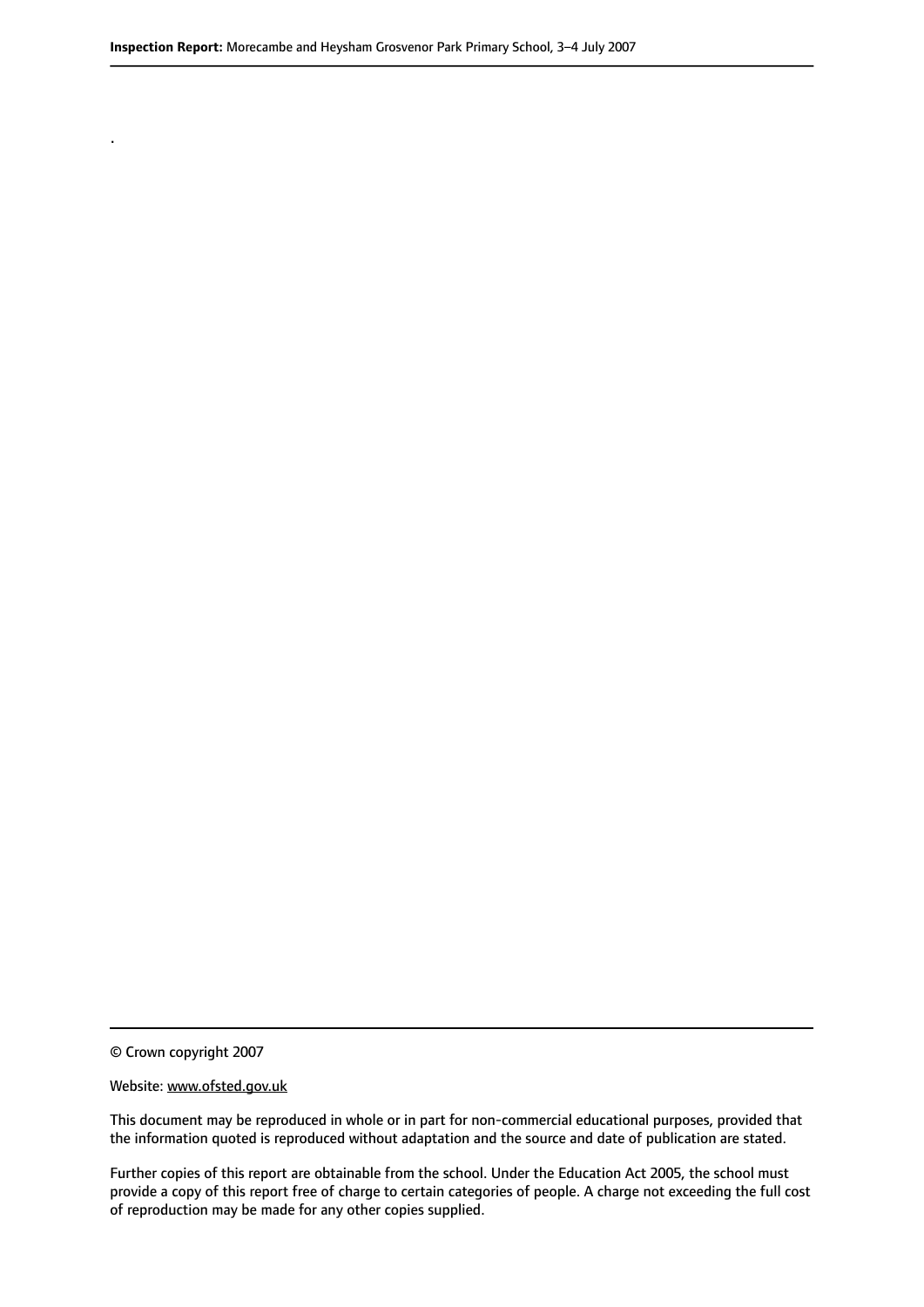# **Introduction**

The inspection was carried out by one of Her Majesty's Inspectors and two Additional Inspectors.

### **Description of the school**

The school serves a suburban area between Morecambe and Lancaster. The great majority of pupils are White British. However, about 10% of pupils travel away from school for parts of the school year. Overall, the community that the school serves is slightly less advantaged than most: the proportion of pupils entitled to free meals is a little above average. The proportion of pupils with learning difficulties and/or disabilities is similar to that found nationally.

### **Key for inspection grades**

| Outstanding  |
|--------------|
| Good         |
| Satisfactory |
| Inadequate   |
|              |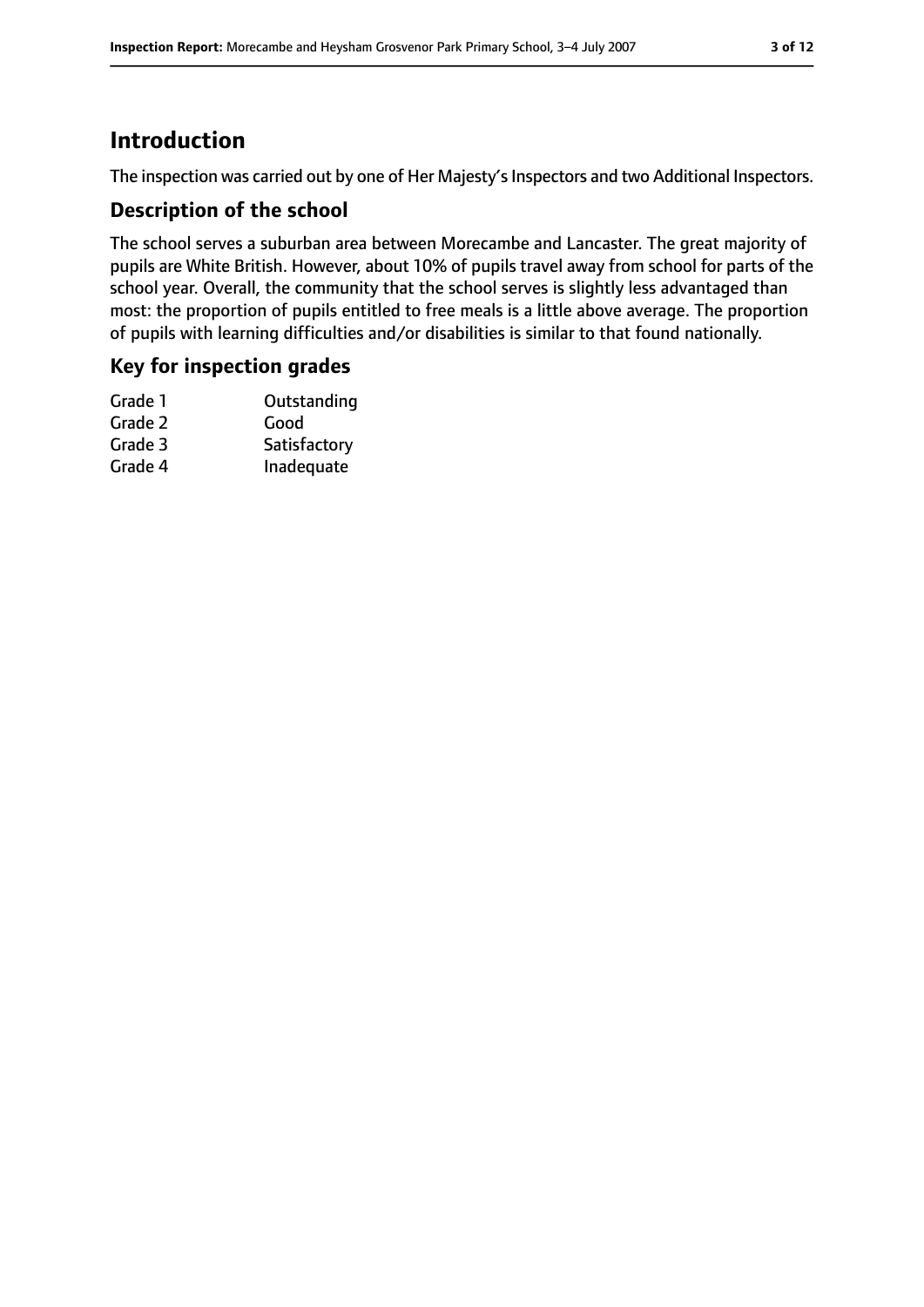# **Overall effectiveness of the school**

#### **Grade: 3**

Thisis a satisfactory school with many good features. The achievement of pupils who are leaving the school this year is satisfactory although there has been some underachievement in the past. The determination of senior leaders and recent adroit initiatives, have brought about brisk and sustainable improvements in the overall effectiveness of the school and enabled most pupils to make rapid gains in basic academic skills over the last year.

Children's skills when they join the school tend to be slightly below those expected of children of their age. Those in their first year are doing well. Progress to age seven is satisfactory, though more able youngsters are not always challenged to achieve more. Progress in literacy and numeracy over the four years of Key Stage 2 has not been good enough in the past, but those in the present Year 6 have done well during this year. Results of national tests that are starting to come through confirm indications from classroom work that standards are close to those for 11-year-olds across the country; achievement is satisfactory. Elsewhere in Key Stage 2, there are some instances of remaining underachievement, for instance in a few aspects of mathematics. The school monitors the progress of individual pupils. This has been instrumental in directing support for those who are at below average standards for their age. The system is yet to be refined to pick up more able pupils who are falling behind. Those with learning difficulties and/or disabilities do well. Boys and girls make much the same progress.

Teaching has been largely reorganised. Teaching and learning are now good, though teachers are not always sufficiently responsive to the way things develop for individual pupils during a lesson in order to take advantage of opportunities to maximise learning. Teaching assistants are well managed and their support has been crucial to recent improvement. Marking is helpful. The school provides a good creative curriculum which sometimes links different subjects through themes such as 'the environment'.

Pupils enjoy school and get on well together. They have a keen sense of right and wrong and a reasonable appreciation of the breadth and variety of life in this country and beyond. They eat and exercise sensibly. They say they feel safe in school. However, like many of their parents, they are concerned about the hazards from the large number of vehicles manoeuvring in a confined space while collecting children in the afternoon  $-$  and the school has been bringing this to the attention of the appropriate authorities. They value opportunities to contribute to decisions in school through the school council. Pastoral care in the school is very good. Provision for special educational needs is efficiently organised and effective.

The school is under new leadership and management. The headteacher was appointed from September 2006. The senior team has been restructured, but its composition is yet to be stabilised. The last year has been marked by an assiduous determination to raise achievement. Managers have been shrewd in assessing what has needed to be done; they have acted speedily and effectively to bring in improvement. They have the support of staff and governors. Parents are fulsome in their appreciation of improvements. The school deploys resources well and offers good value for money. The recent improvements are impressive; there is strong capacity for further improvement.

#### **What the school should do to improve further**

- Provide greater challenge and opportunity for more able pupils, particularly in Key Stage 1.
- Refine the system for keeping track of pupils' progress.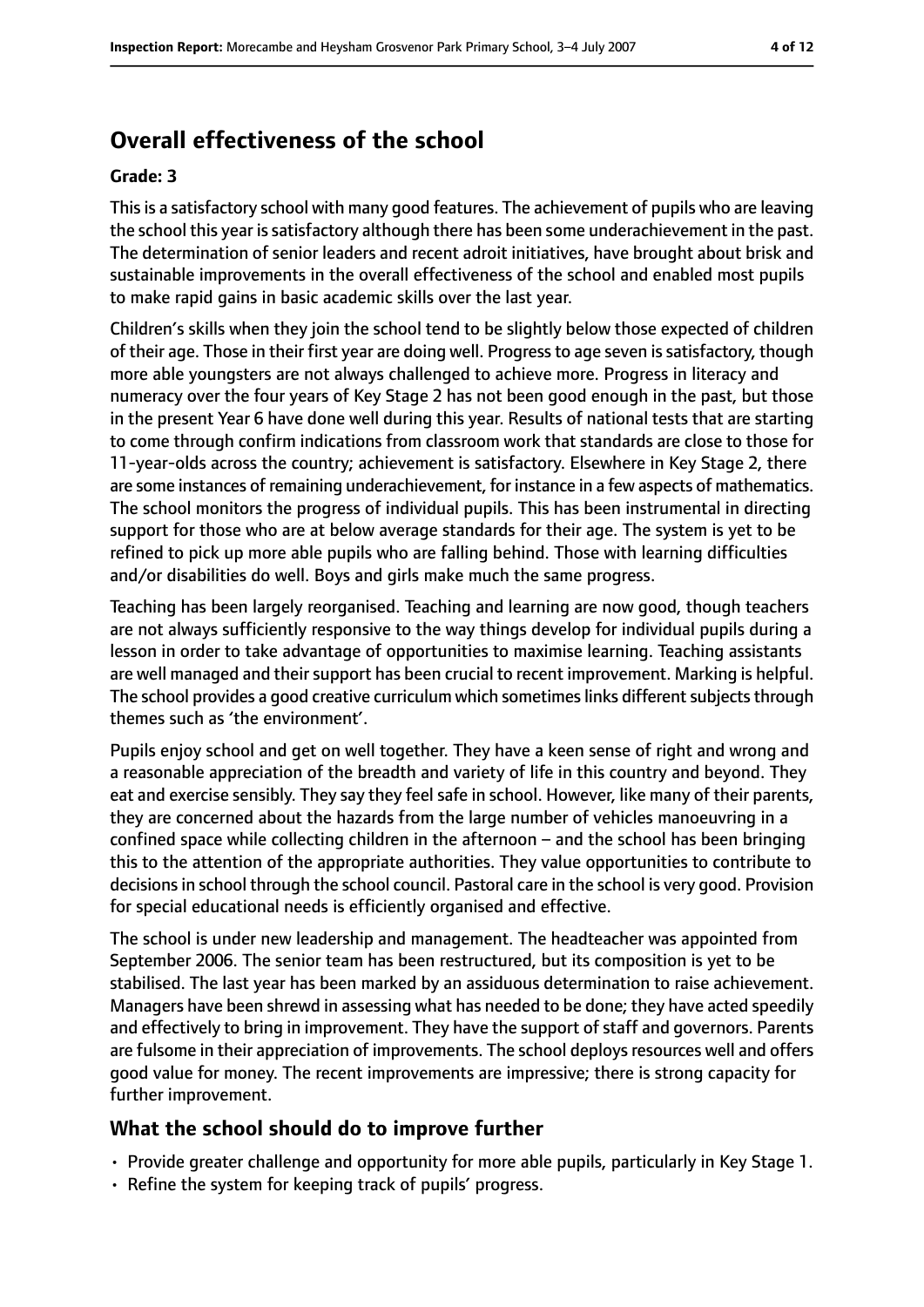- 
- Improve learning by monitoring progress during lessons more carefully and adapting teaching to foster it.

A small proportion of the schools whose overall effectiveness is judged satisfactory but which have areas of underperformance will receive a monitoring visit from an Ofsted inspector before their next section 5 inspection.

## **Achievement and standards**

#### **Grade: 3**

Pupils generally start at the school with skills that are a little below those expected nationally. Children at present in Reception are making good progress. In 2006 the attainment of pupils in Year 2 was a little below national expectations, with very few achieving above these expectations. The attainment of the present Year 2 pupils was particularly low when they joined the school. National test results for these Year 2 pupils are weaker than those of the previous year and again very few achieved the higher levels; there is particular weakness with writing. Achievement in Key Stage 1 is satisfactory overall but, in lessons seen, the more able pupils sometimes had insufficient opportunity to make good progress. To some extent, this is because the school's approach, for example to developing numeracy, is not flexible enough: it occasionally inhibits the adaptation of teaching to extend the capabilities of the more able.

Pupils in the current Year 6 have made satisfactory progress. With particularly strong teaching in Year 6 this year, standards in literacy and numeracy are now very similar to what is generally found with 11-year-olds. With this class, the pupils have been able to make up for lost time. Standards in some other year groups in Key Stage 2 are a little lower than is typical of their age, and the school is making well focused interventions to raise attainment, especially with those who are below average.

Those with learning difficulties and/or disabilities do well throughout the school. In the main, science is strong and outstanding achievement was seen in one science lesson. Literacy standards in Key Stage 2 are approaching the range of quality that is typical for each age group but writing in subjects other than English tends to be underdeveloped. Some pupils have weaknesses in basic numeracy skills. Achievement is strong in design and technology. Whilst much has been accomplished in countering underachievement, the school recognises that more could be done for any more able pupils who are slipping below their potential. The 2006 Year 6 results for girls were better than those for boys. However, in current classroom work, boys and girls do equally well.

## **Personal development and well-being**

#### **Grade: 2**

Pupils' personal development and well-being, including their spiritual, moral, social and cultural development, is good. The high priority placed on personal, social and emotional development in the Foundation Stage means that pupils develop independence and a good attitude to school from an early age. Across the school, pupils learn to work productively together and to solve problems through 'talk partners'.

Pupils behave well and become self-confident. They feel safe and secure and say that bullying is almost unheard of. Pupils say they enjoy their learning and want to achieve well 'because lessons are fun and we make lots of good friends'. Attendance is just below average, mostly because of the absence of some pupils who 'travel' for cultural reasons.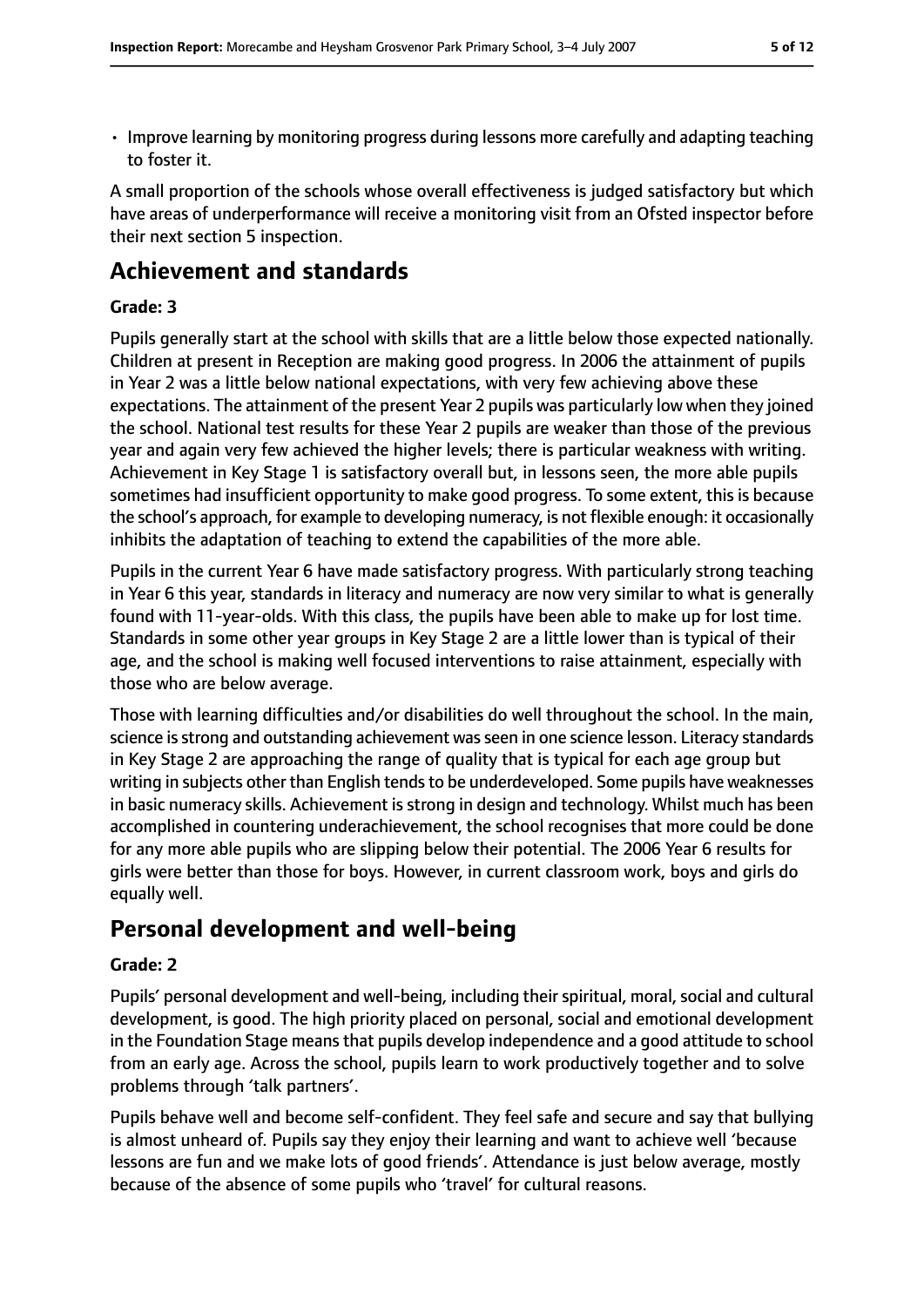Pupils understand the needs of others and express their feelings sensitively about threats to the natural environment. As a result, a relatively high proportion of pupils either walk or cycle to school, rather than arriving by car. Pupils are successfully encouraged to eat well and take regular exercise, which gives them a good understanding of how to live healthily and safely. Pupils take responsibilities seriously. They are willing to help others, for example as helpers in class or as buddies during lunch and playtimes. The pupils' voice is valued through an effective school council, which contributes to the pupils' development of citizenship. Given the good levels of social and moral development and satisfactory academic skills, pupils have a sound preparation for future life.

# **Quality of provision**

## **Teaching and learning**

#### **Grade: 2**

Teaching is good and it develops good learning. Since last year, some new staff appointments have been made, some teachers have moved to different year groups, and there is some temporary staffing; seven of the nine classrooms have new teachers. There has been a determination to make all teaching effective and improvements have retrieved some of the past underachievement of pupils. Teaching is closely monitored by subject leaders and detailed evaluation notes give advice for refinement. Most of the lessons seen were good, there was some outstanding teaching and none was inadequate.

Relationships are good in all classrooms. Work is generally well matched to pupils' capabilities and it engages their interest. Teaching assistants are often well deployed to give support to pupils with learning difficulties and/or disabilities in lessons or with groups taken outside the main classroom. They have a clear appreciation of how they are to give support and consequently complement the work of teachers very effectively. Many teachers use information communication technology (ICT) well to improve the quality of lessons. The best lessons had a good variety of activities using carefully assembled resources, whole class discussion which moved on briskly, and crisp questions being posed and directed to well chosen pupils. In some less effective lessons, teachers did not pick up patterns of misunderstanding or a pupil's slow progress because they were not checking up on individuals closely enough. Pupils are positive in attitude and mostly keen to learn. Occasionally attention drifts away when teachers talk for too long. In some lessons with younger classes, there was ample attention to pupils' personal development, but the more able were sometimes not challenged enough. Activities are well organised in the Foundation stage and this promotes good development of the range of skills for young children.

Many pupils' books show conscientious effort but presentation, especially hand writing, is relatively weak. Pupils gain appreciation of what raises the quality of a piece of work by being encouraged in self-assessment. Marking is often good with painstaking comments which congratulate and encourage pupils and give simple advice about how they can make their work better. The correction of spelling errors is pitched at a suitable level for pupils' capabilities. Marking facilitates and encourages improvement across the ability range. For instance, with the work of the most able, incorrect spelling of fairly obscure words is corrected, whilst in work that has several mistakes in simple words, only key words are identified in order to make improvement manageable for the pupil. Thus, most pupils have simple practical targets for improvement, particularly with their writing.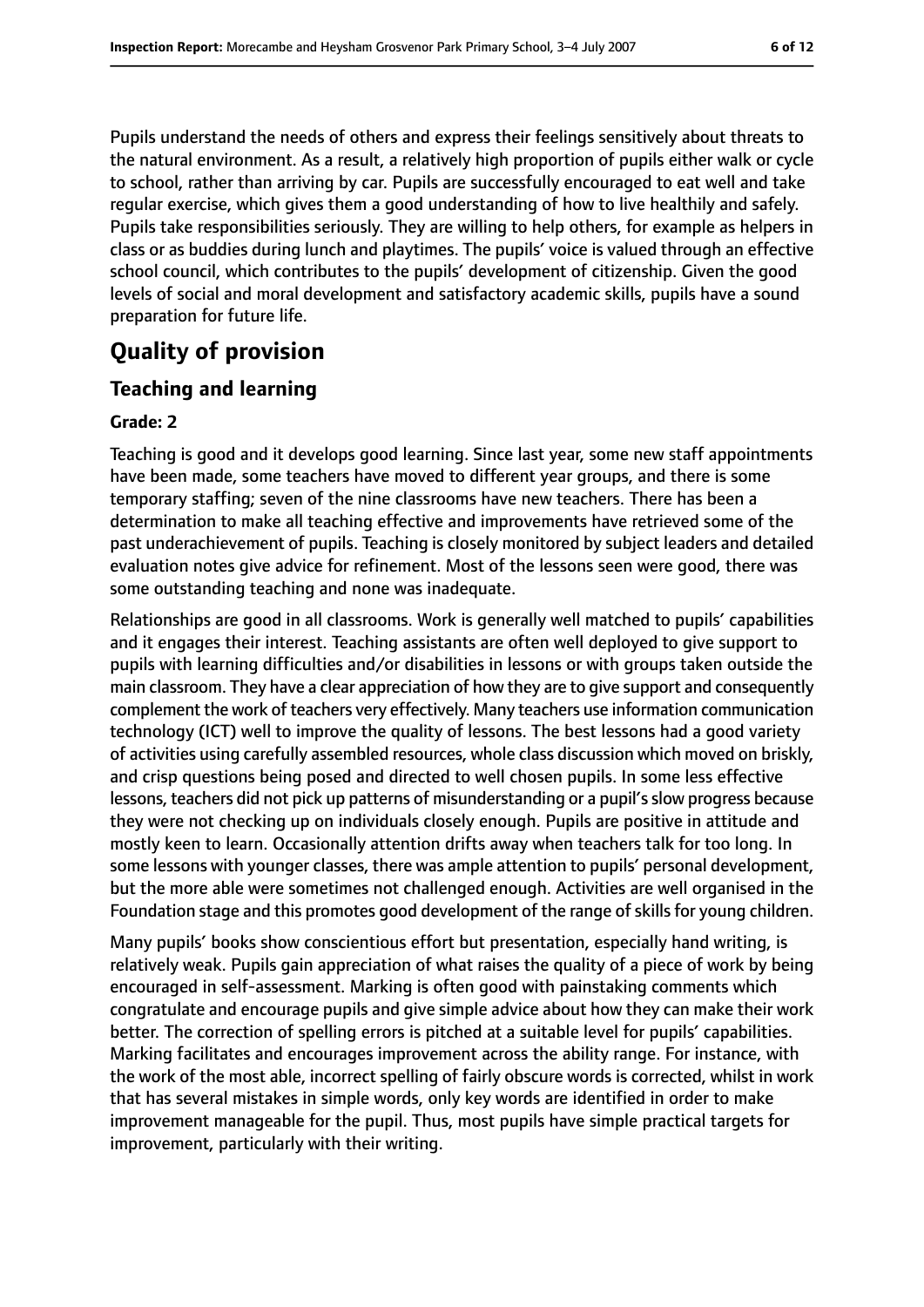## **Curriculum and other activities**

#### **Grade: 2**

The curriculum is good and caters well for mixed age classes. Pupils have appropriate opportunities, especially those with learning difficulties and/or disabilities. Good provision in the Foundation Stage enables children to have a good start to their education. In Key Stages 1 and 2, there is a positive emphasis on literacy and numeracy, but provision is variable. Some teachers provide ample scope for pupils to develop skills, such as writing, through other subjects but such activities are not consistently planned. However, these variations are diminishing with improved and innovative whole school planning. New approaches to the planning of history, geography and design and technology have started to raise standards and improve the pupils' use of literacy and ICT across the curriculum. Pupils say lessons are now more exciting and relevant to their lives. They particularly like the way that design technology is planned so that tasks are started and ended in a week.

The curriculum is enriched well by many interesting visits and visitors linked to class learning; for example, Key Stage 2 visited Manchester Museum to see at first hand an Egyptian mummy. Pupils also benefit from access to a good variety of extra-curricular activities ranging from sport to board games.

### **Care, guidance and support**

#### **Grade: 2**

Parents are quite right in their view that this is a very caring school which provides good levels of guidance and support. These enhance pupils' achievement and personal development. There are very thorough procedures in place for child protection, health and safety and for safeguarding pupils. All feel highly valued and important and pupils care for each other naturally. The learning mentor provides valuable support to improve pupils' social and emotional development. Adults provide very good role models and pupils are confident to approach them should they have a problem.

Academic support and guidance are good. Pupils' attainment is assessed by reliable means and those that are at a standard that is below normal for their age are given extra help. Teaching assistants provide very good support for pupils with learning difficulties and/or disabilities, enabling these pupils to make good progress towards their individual targets. The assessment systems however, do not yet identify the more able pupils who are not doing as well as they could.

## **Leadership and management**

#### **Grade: 2**

The headteacher was appointed from September 2006, having been deputy head for two years. The senior leadership team was restructured at that time. However, a new deputy head served for two terms only; that position is now gallantly held by another member of the leadership team pending a permanent appointment for next September. A key member of the senior team is the higher level teaching assistant who, amongst other responsibilities, manages classroom support well. Though the senior team is not yet entirely settled, shrewd and decisive action has been put in hand over the last year, leading the school forward to enhanced effectiveness.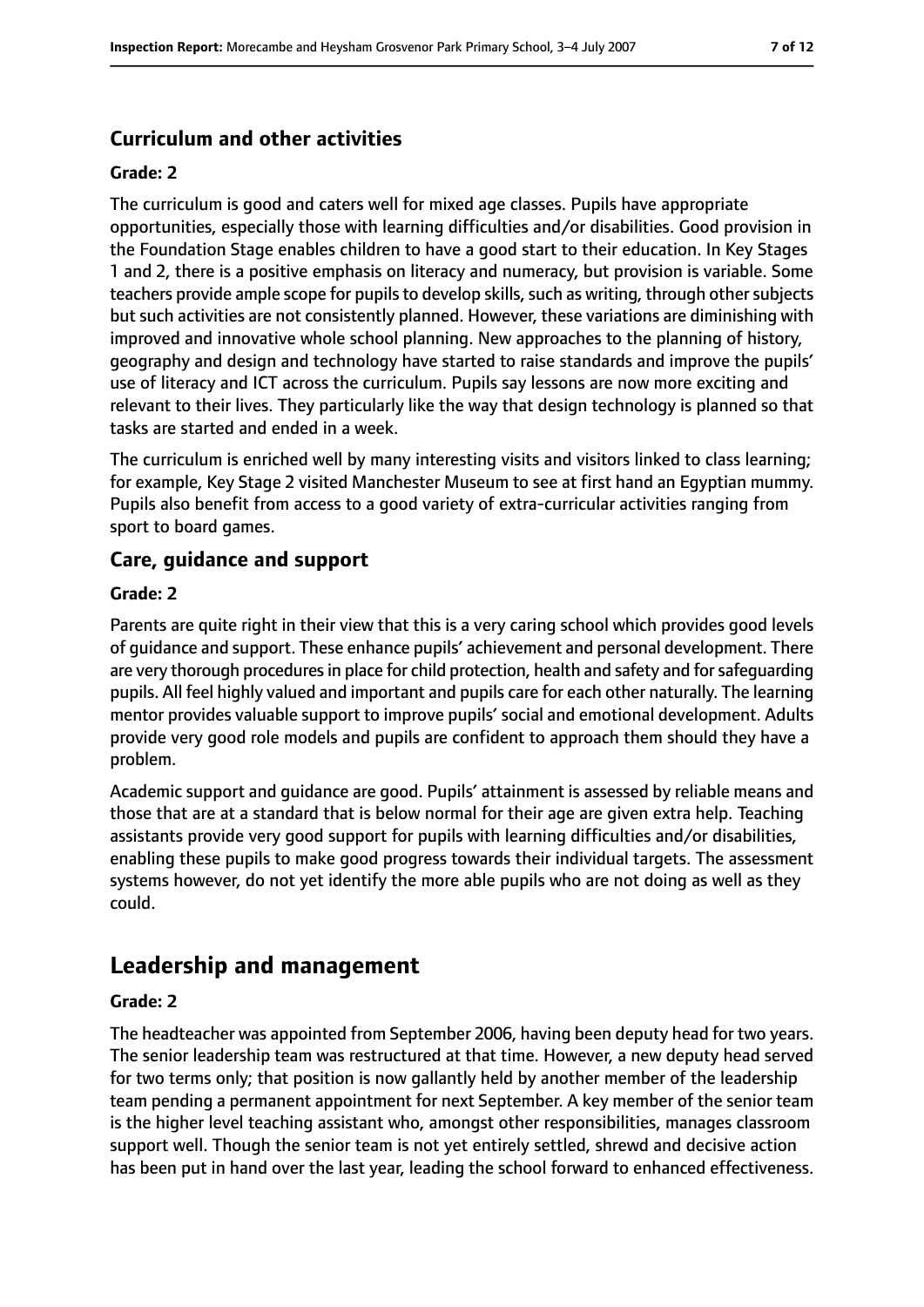The school's self-evaluation is frank, but underestimates how well improvement has been secured. At the start of the year, the senior team had a realistic view of how things stood in the school and what needed to be put right. Opportunities yielded by staff turnover were wisely exploited; besides new appointments, some staff took on different classes or responsibilities. New approaches have been cultivated. There is a shared determination to raise achievement. The Year 6 of 2007 is achieving better standards in literacy and numeracy, and is better prepared for secondary schooling than in the past. Teaching is now good. The work of teachers and teaching assistants is informed by analysis of individual pupils' progress in each year group. As yet, the system lacks refinement, especially with regard to more able pupils who are off-track, but it has been instrumental in targeting classroom support to good effect. Meanwhile, productive curricular innovation has been sustained, while managing the difficulties of a shifting pattern of mixed age classes. The school has continued to uphold good personal development and maintains its commitment to a high quality of pastoral care. For all this, parents are overwhelmingly appreciative.

The governing body has been aware that in the past some pupils' achievement has been disappointing; reasonable steps were taken to head things in the right direction. With the opportunities of new appointments and restructuring, governors have given every encouragement and practical support over the last year to sensible new approaches. A higher than usual budget surplus is being applied to ensure continued headway with the improvement of achievement, for example, by facilitating two small Year 6 classes next year and engaging more classroom support. The school now provides good value for money. There has been good improvement since the last inspection. Things are set fair for good further improvement.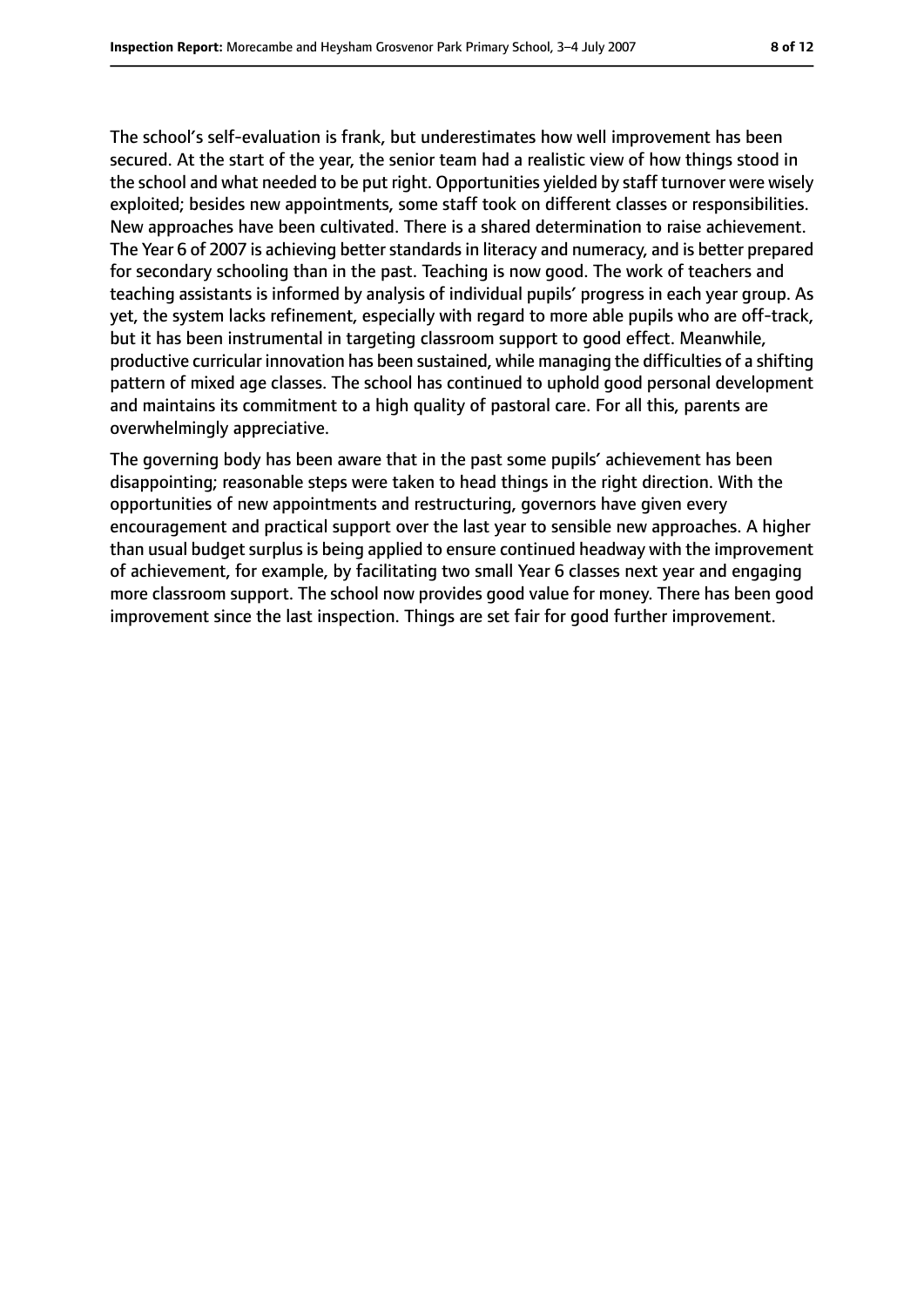**Any complaints about the inspection or the report should be made following the procedures set out in the guidance 'Complaints about school inspection', which is available from Ofsted's website: www.ofsted.gov.uk.**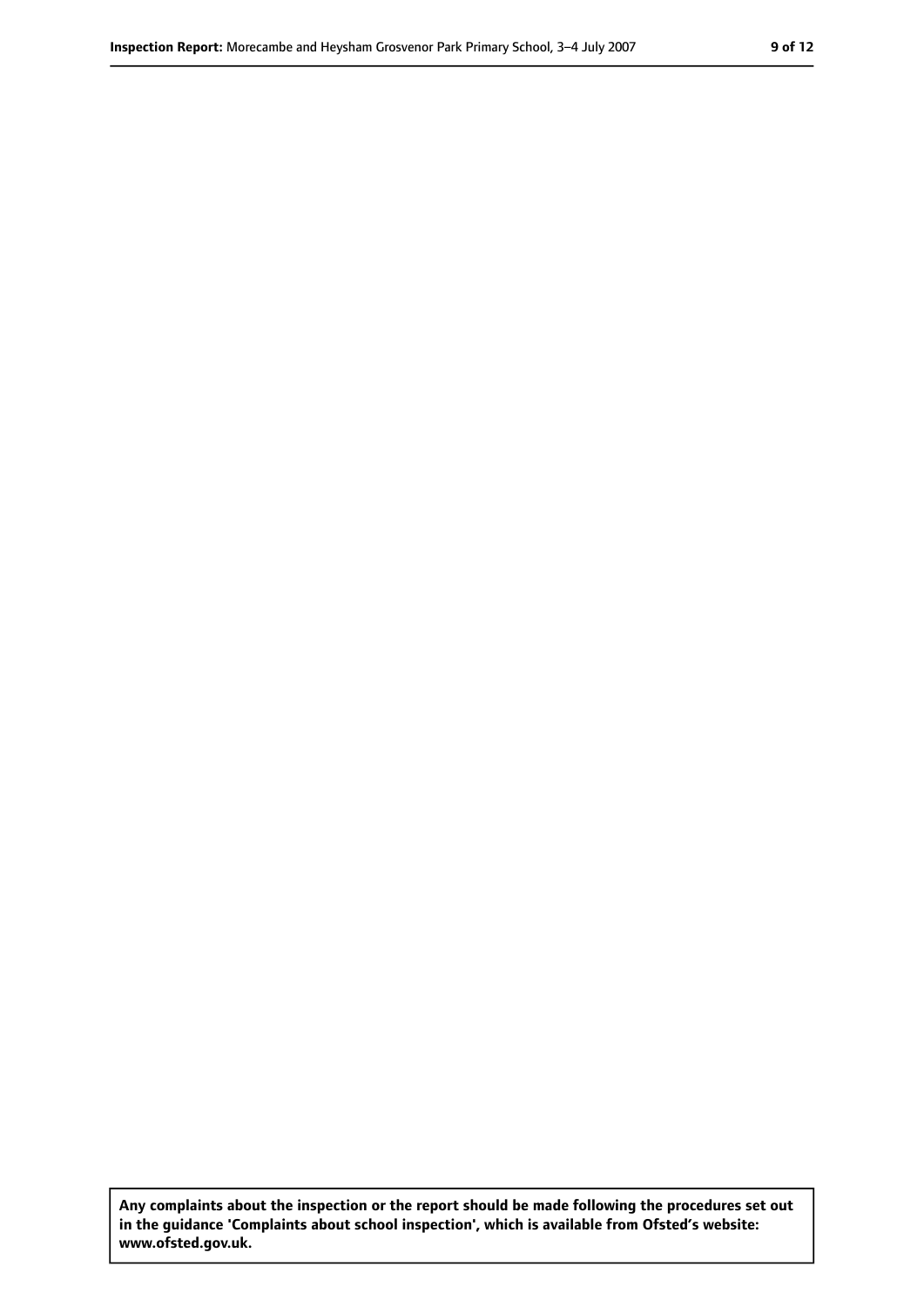# **Inspection judgements**

| $^{\circ}$ Key to judgements: grade 1 is outstanding, grade 2 good, grade 3 satisfactory, and grade 4 $^{\circ}$ | School         |
|------------------------------------------------------------------------------------------------------------------|----------------|
| inadeauate                                                                                                       | <b>Overall</b> |

## **Overall effectiveness**

| How effective, efficient and inclusive is the provision of education, integrated<br>care and any extended services in meeting the needs of learners? |     |
|------------------------------------------------------------------------------------------------------------------------------------------------------|-----|
| How well does the school work in partnership with others to promote learners'<br>well-being?                                                         |     |
| The quality and standards in the Foundation Stage                                                                                                    |     |
| The effectiveness of the school's self-evaluation                                                                                                    |     |
| The capacity to make any necessary improvements                                                                                                      |     |
| Effective steps have been taken to promote improvement since the last<br>inspection                                                                  | Yes |

## **Achievement and standards**

| How well do learners achieve?                                                                               |  |
|-------------------------------------------------------------------------------------------------------------|--|
| The standards <sup>1</sup> reached by learners                                                              |  |
| How well learners make progress, taking account of any significant variations between<br>groups of learners |  |
| How well learners with learning difficulties and disabilities make progress                                 |  |

### **Personal development and well-being**

| How good is the overall personal development and well-being of the<br>learners?                                  |  |
|------------------------------------------------------------------------------------------------------------------|--|
| The extent of learners' spiritual, moral, social and cultural development                                        |  |
| The behaviour of learners                                                                                        |  |
| The attendance of learners                                                                                       |  |
| How well learners enjoy their education                                                                          |  |
| The extent to which learners adopt safe practices                                                                |  |
| The extent to which learners adopt healthy lifestyles                                                            |  |
| The extent to which learners make a positive contribution to the community                                       |  |
| How well learners develop workplace and other skills that will contribute to<br>their future economic well-being |  |

## **The quality of provision**

| How effective are teaching and learning in meeting the full range of the<br>learners' needs?          |  |
|-------------------------------------------------------------------------------------------------------|--|
| How well do the curriculum and other activities meet the range of needs<br>and interests of learners? |  |
| How well are learners cared for, quided and supported?                                                |  |

#### **Annex A**

 $^1$  Grade 1 - Exceptionally and consistently high; Grade 2 - Generally above average with none significantly below average; Grade 3 - Broadly average to below average; Grade 4 - Exceptionally low.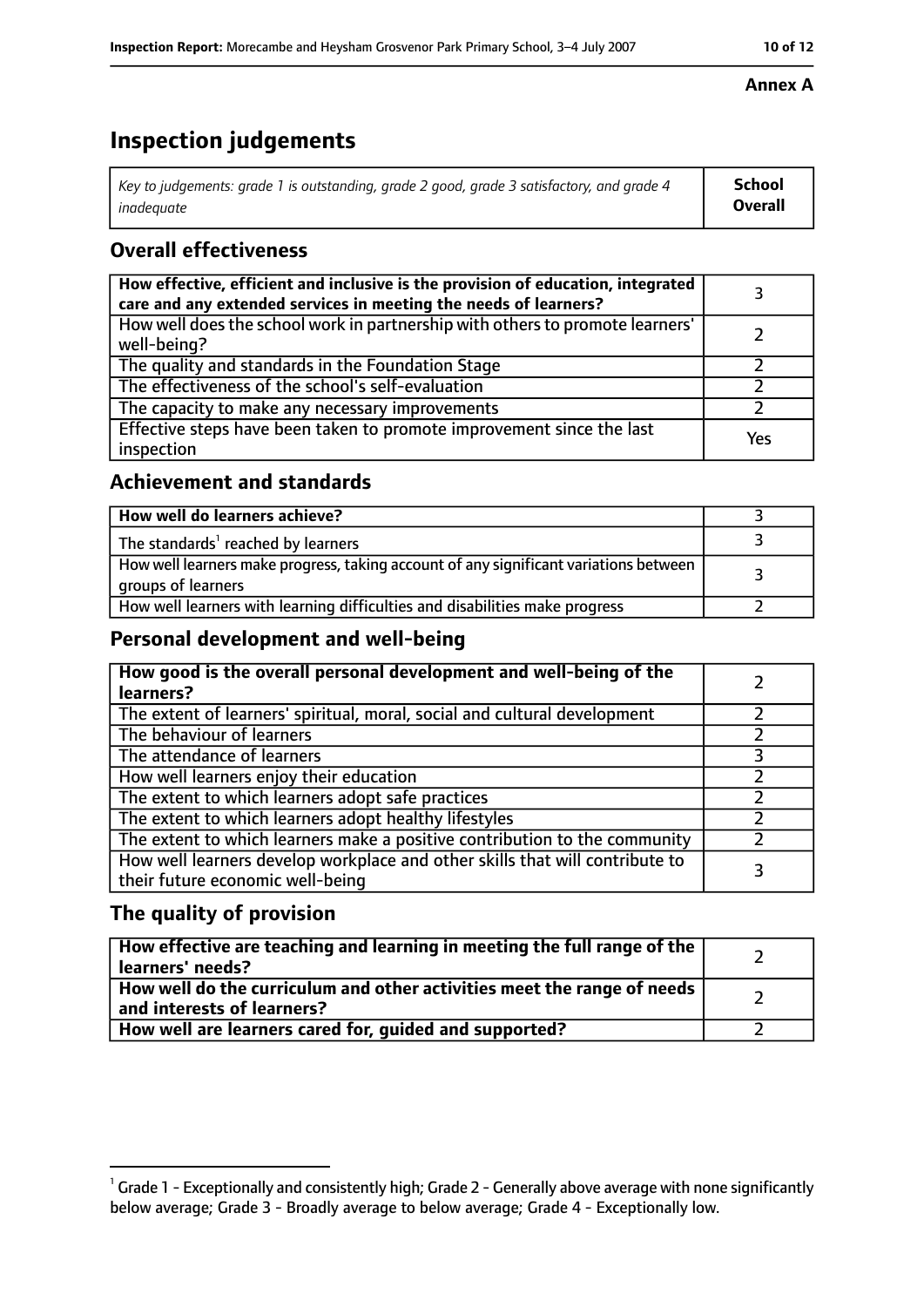#### **Annex A**

# **Leadership and management**

| How effective are leadership and management in raising achievement<br>and supporting all learners?                                              |     |
|-------------------------------------------------------------------------------------------------------------------------------------------------|-----|
| How effectively leaders and managers at all levels set clear direction leading<br>to improvement and promote high quality of care and education |     |
| How effectively performance is monitored, evaluated and improved to meet<br>challenging targets                                                 |     |
| How well equality of opportunity is promoted and discrimination tackled so<br>that all learners achieve as well as they can                     | 3   |
| How effectively and efficiently resources, including staff, are deployed to<br>achieve value for money                                          | 7   |
| The extent to which governors and other supervisory boards discharge their<br>responsibilities                                                  | 7   |
| Do procedures for safequarding learners meet current government<br>requirements?                                                                | Yes |
| Does this school require special measures?                                                                                                      | No  |
| Does this school require a notice to improve?                                                                                                   | No  |